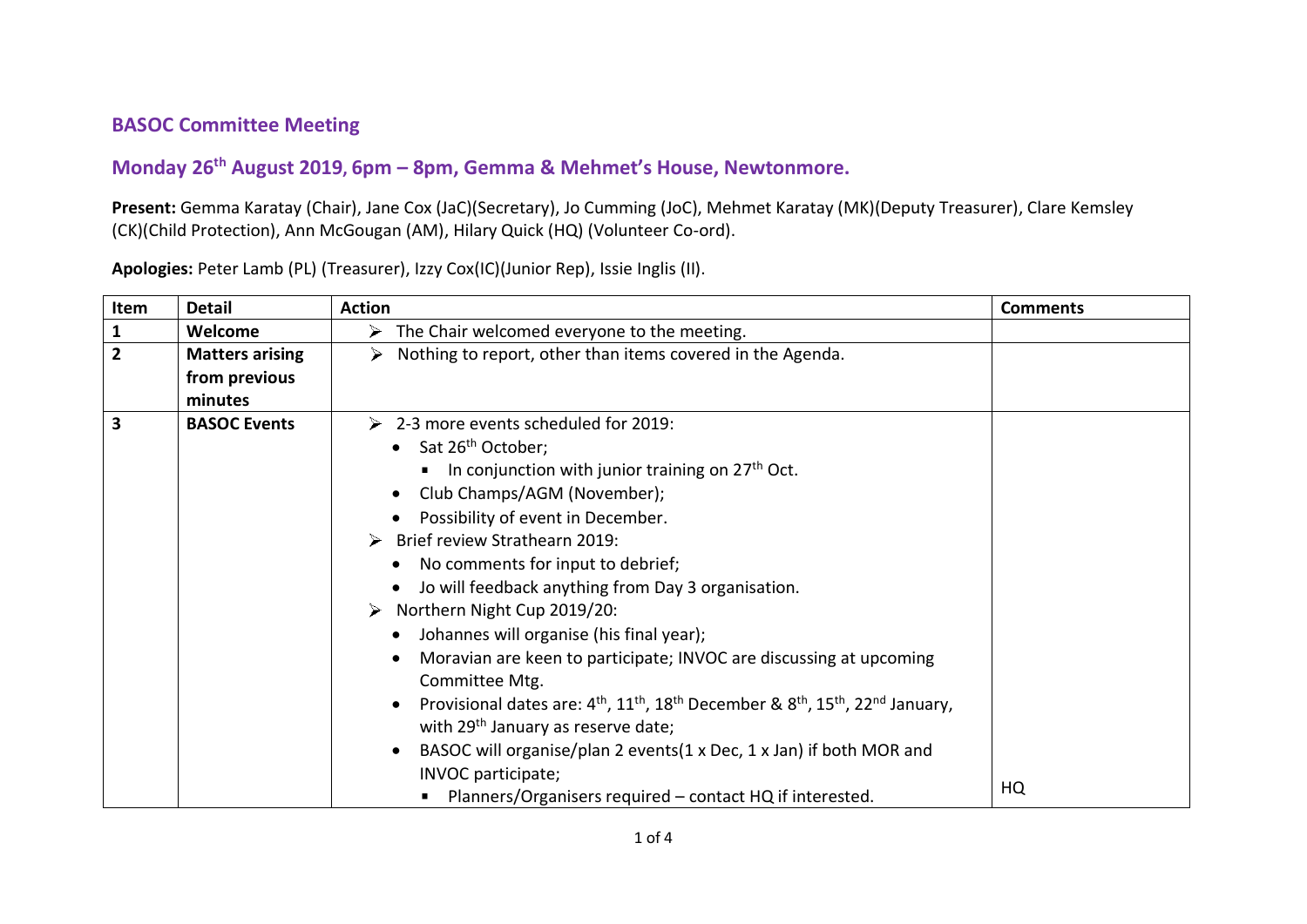| Item                    | <b>Detail</b>                                                                                                                                                                                                                                                                                                                                                                                                                                                                                                                                                                                                                                                                                                                                                                                                                             | <b>Action</b>                                                                                                                                                                                                                                                                                                                                                                                                                        | <b>Comments</b> |
|-------------------------|-------------------------------------------------------------------------------------------------------------------------------------------------------------------------------------------------------------------------------------------------------------------------------------------------------------------------------------------------------------------------------------------------------------------------------------------------------------------------------------------------------------------------------------------------------------------------------------------------------------------------------------------------------------------------------------------------------------------------------------------------------------------------------------------------------------------------------------------|--------------------------------------------------------------------------------------------------------------------------------------------------------------------------------------------------------------------------------------------------------------------------------------------------------------------------------------------------------------------------------------------------------------------------------------|-----------------|
| $\overline{\mathbf{3}}$ | <b>BASOC Events</b><br>$\geq$ 2020 Events:                                                                                                                                                                                                                                                                                                                                                                                                                                                                                                                                                                                                                                                                                                                                                                                                |                                                                                                                                                                                                                                                                                                                                                                                                                                      |                 |
|                         | (contd)                                                                                                                                                                                                                                                                                                                                                                                                                                                                                                                                                                                                                                                                                                                                                                                                                                   | BASOC have been offered a SOL date for February;<br>The Committee agreed that it would not be feasible to schedule a<br>larger event for that time of year;<br>The Chair would decline the offer.<br>Update since meeting: BASOC have been offered, and accepted, 27th<br>September SOL date for 2020 for a WOLF - possibly co-hosting the<br>weekend with INVOC (tbc).<br>BASOC will aim to host 4 events + NNC (2 events) in 2020; |                 |
|                         |                                                                                                                                                                                                                                                                                                                                                                                                                                                                                                                                                                                                                                                                                                                                                                                                                                           | Dates tbc to de-conflict with local/major O events.                                                                                                                                                                                                                                                                                                                                                                                  | GK              |
| 4                       | Tues=O<br>$\triangleright$ Price Review:<br>The Committee agreed a clarification of Tues=O pricing wef DarkO:<br>BASOC adults/junior - £2/£1;<br>Non-BASOC adult/junior - £4/£2;<br>BASOC website will be updated to reflect the change.<br>Risk Assessment updates:<br>➤<br>Template Risk Assessments are being written for areas/events/Tues=O;<br>New Safety Procedures, with immediate effect:<br>'buddy system' - please ensure that one person is not left on their<br>own at the end of a Tues=O/event (unless they are ready to depart).<br>non-BASOC participants to Tues=O should fill out EOD with next-of-<br>kin/emergency contact/medical details;<br>A list of next-of- kin/emergency contact/medical details for BASOC<br>members should be kept in the First Aid bag for reference (if members<br>are happy to do this). |                                                                                                                                                                                                                                                                                                                                                                                                                                      | HQ              |
| 5                       | <b>Junior Inter-</b><br><b>Areas &amp; Training</b>                                                                                                                                                                                                                                                                                                                                                                                                                                                                                                                                                                                                                                                                                                                                                                                       | $\triangleright$ BASOC is hosting junior training on Sunday 27 <sup>th</sup> October;<br>Junior Inter-Area Competition Weekend is 9 <sup>th</sup> /10 <sup>th</sup> November,<br>➤<br>Aberdeenshire.<br>• Juniors wanting to attend/more info contact the Junior Rep.                                                                                                                                                                |                 |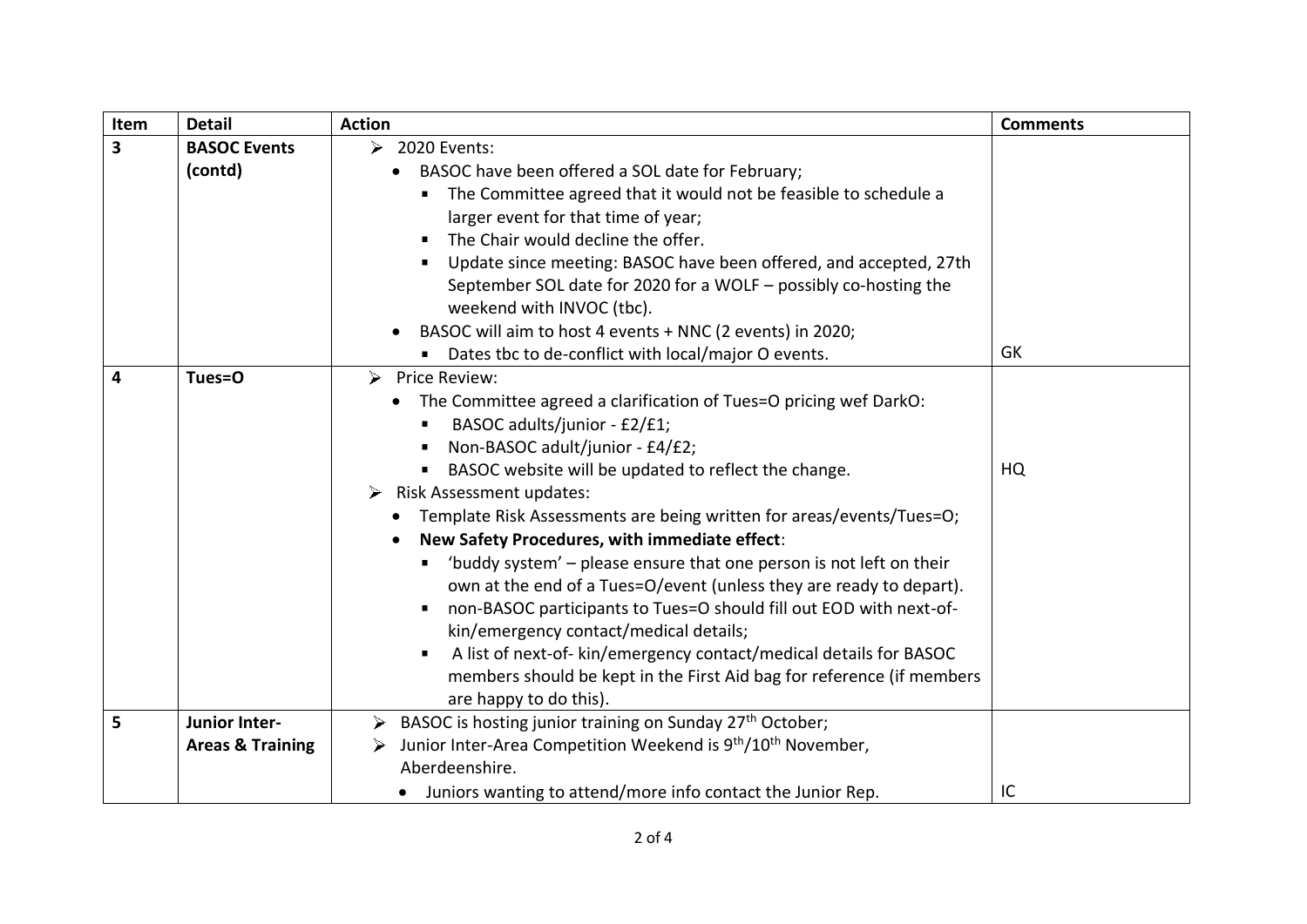| Item                    | <b>Detail</b>                | <b>Action</b>                                                                                                                                                                                                                                                                                                                                                                                                                                                        | <b>Comments</b> |
|-------------------------|------------------------------|----------------------------------------------------------------------------------------------------------------------------------------------------------------------------------------------------------------------------------------------------------------------------------------------------------------------------------------------------------------------------------------------------------------------------------------------------------------------|-----------------|
| 6                       | <b>BASOC Social</b>          | $\triangleright$ It was proposed that BASOC have a non-O social activity on a monthly(ish)<br>basis, with an input of ideas from Club members:<br>As well as the AGM/Club Champs, Training Weekend, Summer BBQs, ideas<br>suggested were pot-luck suppers and community tree-planting;<br>September's social will be a 'pie night' at the Craig Bar on Tues=O (3rd Sep)<br>to see Kat off to University!<br>• Any suggestions for an October event to the Committee. |                 |
| $\overline{\mathbf{z}}$ | <b>Communications</b>        | The Committee decided that Trello was not suitable as a communication<br>➤<br>platform;<br>It was suggested that Google Docs might be better - the Committee will<br>trial and comment at the next meeting.                                                                                                                                                                                                                                                          | GK              |
| 8                       | <b>Funding</b>               | $\triangleright$ The Funding sub-committee is waiting for an updated wish-list from the<br>Committee.<br>$\triangleright$ Treasurer's Report:<br>• Current revenue covers routine running costs of the Club, and small items<br>of equipment and map updates. Major spends would have to come from<br>Reserves (circa £2,000) or grants, or larger event income.                                                                                                     |                 |
| 9                       | <b>Equipment Hire</b>        | Kit hire prices, formal hire agreement and cost for replacement kit has been<br>➤<br>agreed, and will be put on the website.                                                                                                                                                                                                                                                                                                                                         | HQ              |
| 10                      | <b>Permissions</b><br>Update | $\triangleright$ SI Entries:<br>Permissions have been reviewed;<br>Organisers wanting access permission (i.e. event set-up, bulk emails etc.)<br>should contact GK or HQ for authorisation.<br>Bank signatories/online banking: ongoing.                                                                                                                                                                                                                             | MK              |
| 11                      | <b>AGM</b>                   | > Date set for Saturday 2 <sup>nd</sup> November 2019;<br>Carrbridge venue tbc.<br>Committee members wishing to stand down/BASOC members wishing to be<br>➤<br>elected to Committee, please contact the Chair (GK).                                                                                                                                                                                                                                                  |                 |